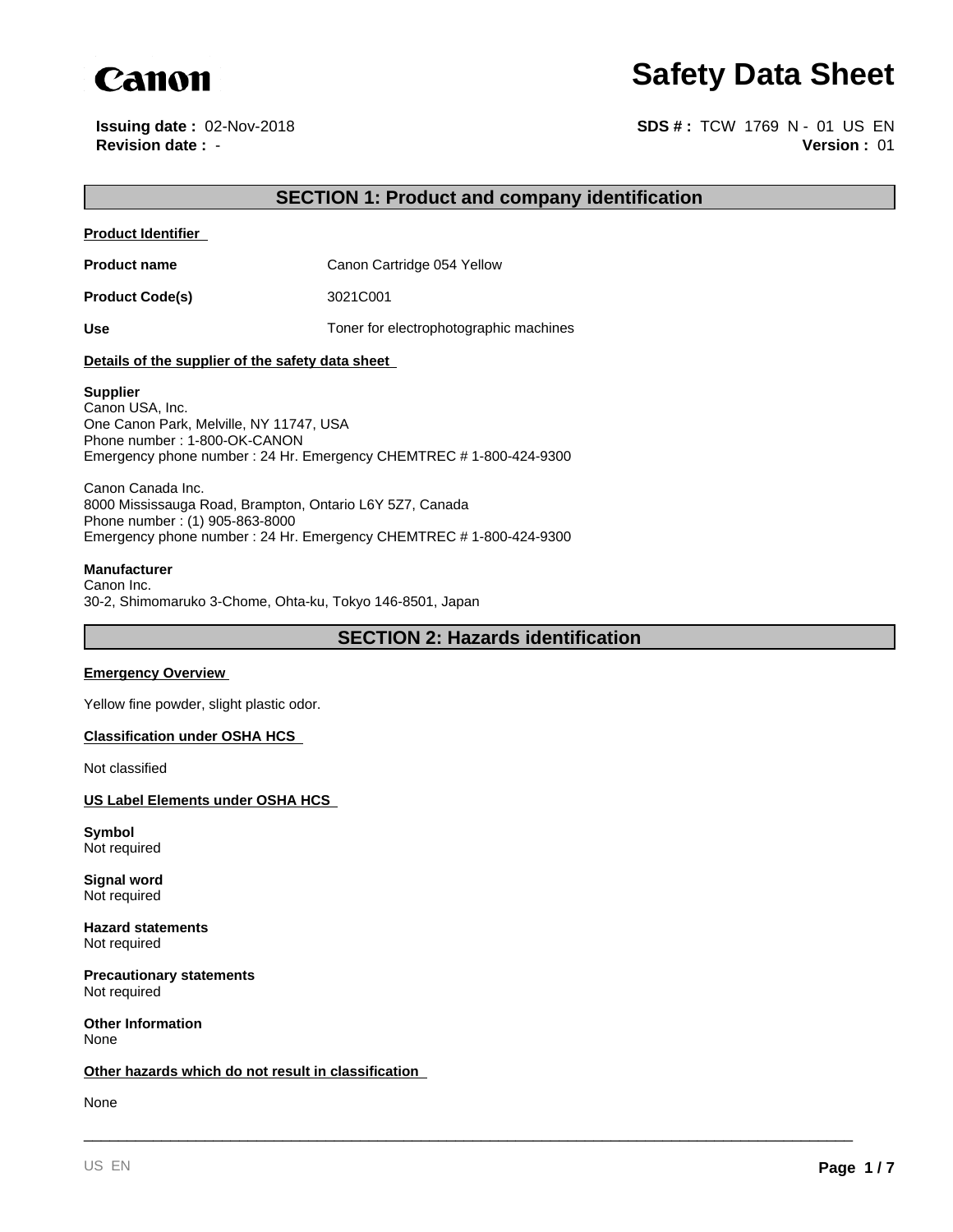# **SECTION 3: Composition/information on ingredients**

\_\_\_\_\_\_\_\_\_\_\_\_\_\_\_\_\_\_\_\_\_\_\_\_\_\_\_\_\_\_\_\_\_\_\_\_\_\_\_\_\_\_\_\_\_\_\_\_\_\_\_\_\_\_\_\_\_\_\_\_\_\_\_\_\_\_\_\_\_\_\_\_\_\_\_\_\_\_\_\_\_\_\_\_\_\_\_\_\_

| <b>Chemical name</b>       | <b>CAS-No</b> | Weight %  |
|----------------------------|---------------|-----------|
| Styrene acrylate copolymer | CBI           | $75 - 85$ |
| Wax                        | CBI           | $5 - 10$  |
| Piament                    | CВI           | $5 - 10$  |
| Amorphous silica           | 7631-86-9     |           |

# **SECTION 4: First aid measures**

#### **Description of first aid measures**

| <b>Inhalation</b>                                           | Move to fresh air. Get medical attention immediately if symptoms occur.                                             |
|-------------------------------------------------------------|---------------------------------------------------------------------------------------------------------------------|
| Ingestion                                                   | Rinse mouth. Drink 1 or 2 glasses of water. Get medical attention immediately if symptoms<br>occur.                 |
| <b>Skin Contact</b>                                         | Wash off immediately with soap and plenty of water. Get medical attention immediately if<br>symptoms occur.         |
| <b>Eye Contact</b>                                          | Flush with plenty of water. Get medical attention immediately if symptoms occur.                                    |
| Most important symptoms and effects, both acute and delayed |                                                                                                                     |
| <b>Inhalation</b>                                           | None under normal use. Exposure to excessive amounts of dust may cause physical<br>irritation to respiratory tract. |
| Ingestion                                                   | None under normal use.                                                                                              |
| <b>Skin Contact</b>                                         | None under normal use.                                                                                              |
| <b>Eye Contact</b>                                          | None under normal use. May cause slight irritation.                                                                 |
| <b>Chronic Effects</b>                                      | None under normal use. Prolonged inhalation of excessive amounts of dust may cause lung<br>damage.                  |

#### **Indication of any immediate medical attention and special treatment needed**

None

# **SECTION 5: Firefighting measures**

\_\_\_\_\_\_\_\_\_\_\_\_\_\_\_\_\_\_\_\_\_\_\_\_\_\_\_\_\_\_\_\_\_\_\_\_\_\_\_\_\_\_\_\_\_\_\_\_\_\_\_\_\_\_\_\_\_\_\_\_\_\_\_\_\_\_\_\_\_\_\_\_\_\_\_\_\_\_\_\_\_\_\_\_\_\_\_\_\_

#### **Extinguishing media**

**Suitable extinguishing media** Use CO<sub>2</sub>, water, dry chemical, or foam.

#### **Unsuitable extinguishing media** None

#### **Special hazards arising from the substance or mixture**

#### **Special Hazard**

May form explosive mixtures with air.

#### **Hazardous combustion products**

Carbon dioxide (CO 2), Carbon monoxide (CO)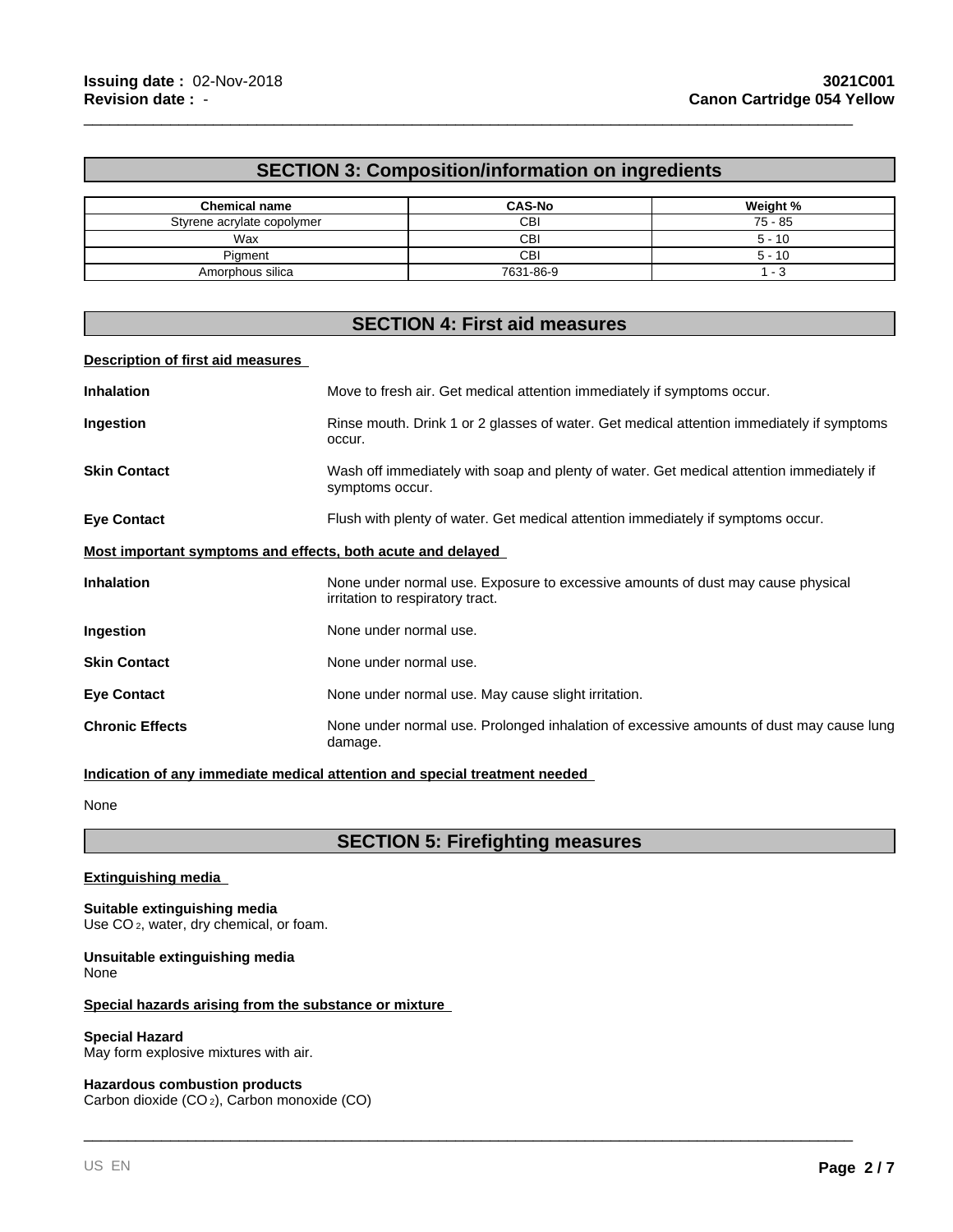#### **Advice for firefighters**

# **Special protective equipment for fire-fighters**

None

## **SECTION 6: Accidental release measures**

\_\_\_\_\_\_\_\_\_\_\_\_\_\_\_\_\_\_\_\_\_\_\_\_\_\_\_\_\_\_\_\_\_\_\_\_\_\_\_\_\_\_\_\_\_\_\_\_\_\_\_\_\_\_\_\_\_\_\_\_\_\_\_\_\_\_\_\_\_\_\_\_\_\_\_\_\_\_\_\_\_\_\_\_\_\_\_\_\_

#### **Personal precautions, protective equipment and emergency procedures**

Avoid breathing dust. Avoid contact with skin, eyes and clothing.

#### **Environmental Precautions**

Keep out of waterways.

#### **Methods and material for containment and cleaning up**

Clean up promptly by scoop or vacuum. If a vacuum cleaner is used, be sure to use a model with dust explosion safety measures. May form explosive mixtures with air.

#### **Other Information**

None

# **SECTION 7: Handling and storage**

#### **Precautions for safe handling**

Avoid breathing dust. Avoid contact with skin, eyes and clothing. Clean contaminated surface thoroughly. Use only with adequate ventilation.

#### **Conditions for safe storage, including any incompatibilities**

Keep in a dry, cool and well-ventilated place. Keep out of the reach of children. Incompatible with oxidizing agents.

# **SECTION 8: Exposure controls/personal protection**

#### **Exposure guidelines**

| <b>Chemical name</b> | <b>OSHA PEL</b>                      | <b>ACGIH TLV</b> |  |
|----------------------|--------------------------------------|------------------|--|
| Amorphous silica     | TWA: 20 mppcf                        | None             |  |
| 7631-86-9            | SiO <sub>2</sub> )<br>TWA<br>(80)/(% |                  |  |

**Appropriate engineering controls** None under normal use conditions.

#### **Individual protection measures, such as personal protective equipment**

| <b>Eye/face Protection</b>    | Not required under normal use. |
|-------------------------------|--------------------------------|
| <b>Skin Protection</b>        | Not required under normal use. |
| <b>Respiratory Protection</b> | Not required under normal use. |

#### **SECTION 9: Physical and chemical properties**

#### **Information on basic physical and chemical properties**

**Odor** Slight odor **pH** Not Applicable

Appearance **Appearance Yellow** ; powder **Odor threshold No data available No data available** 

\_\_\_\_\_\_\_\_\_\_\_\_\_\_\_\_\_\_\_\_\_\_\_\_\_\_\_\_\_\_\_\_\_\_\_\_\_\_\_\_\_\_\_\_\_\_\_\_\_\_\_\_\_\_\_\_\_\_\_\_\_\_\_\_\_\_\_\_\_\_\_\_\_\_\_\_\_\_\_\_\_\_\_\_\_\_\_\_\_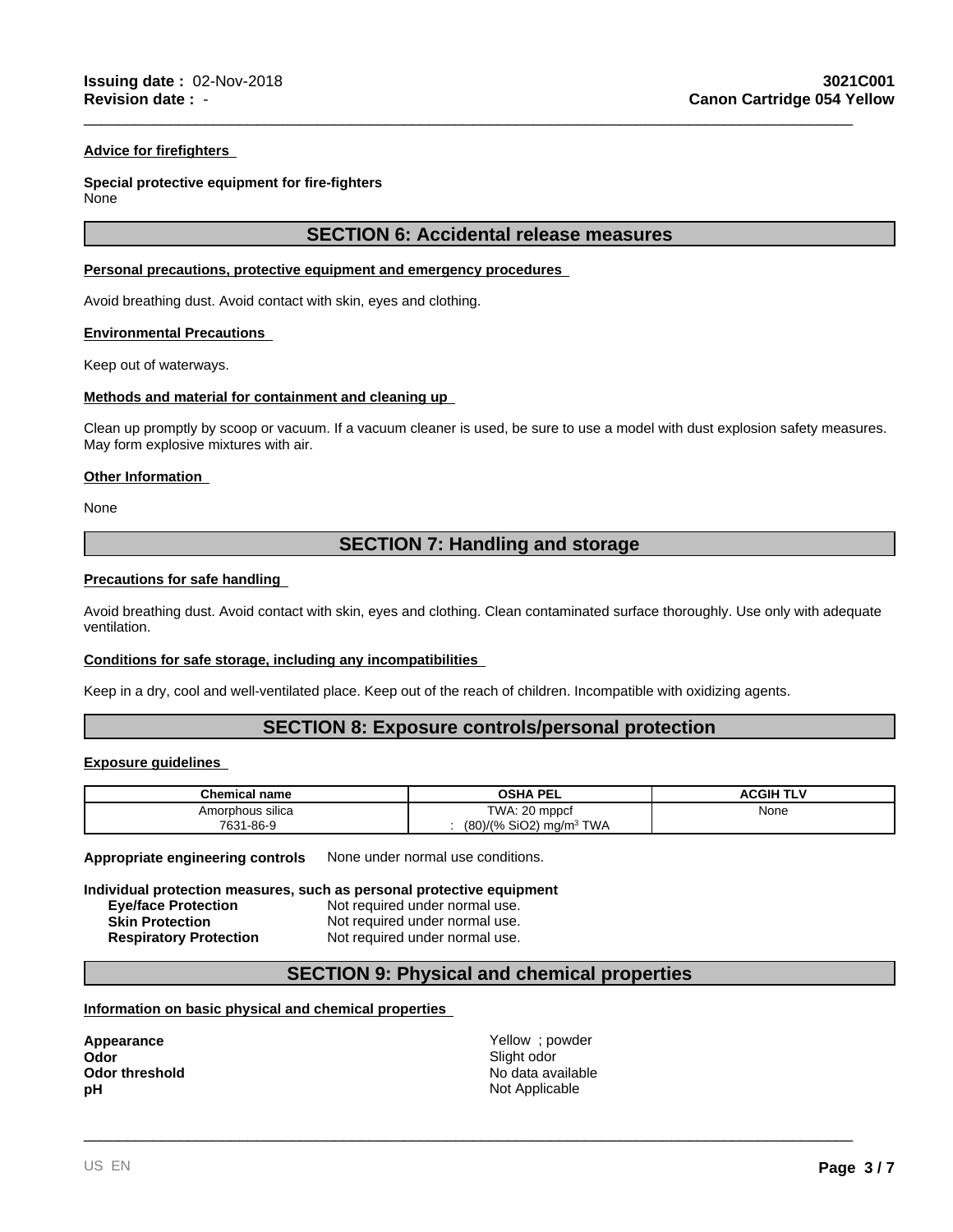**Revision date :** - **Issuing date :** 02-Nov-2018

**Evaporation Rate**<br> **Example:** Not Applicable<br> **Elammability (solid, gas)**<br> **Example:** Not flammable; estimated **Flammability (solid, gas) Flammability Limits in Air Upper Flammability Limit** Not Applicable **Lower Flammability Limit Not Applicable**<br> **Not Applicable**<br>
Not Applicable **Vapor pressure**<br> **Vapor density**<br> **Vapor density**<br> **Vapor density Vapor density** Not Applicable Not Applicable Not Applicable Not Applicable Not Applicable Not Applicable Not Applicable Not Applicable Not Applicable Not Applicable Not Applicable Not Applicable Not Applicable Not Applica **Relative density**<br>Solubility(ies) **Partition coefficient: n-octanol/water** Not Applicable Not Applicable<br> **Autoignition Temperature (°C)** No data available **Flash Point (°C)** Not Applicable **Melting/Freezing point (°C) Autoignition Temperature (°C) Decomposition Temperature (°C) Boiling Point/Range (°C) Viscosity (mPa s)**

# Not Applicable 80 - 130 (Softening point)

\_\_\_\_\_\_\_\_\_\_\_\_\_\_\_\_\_\_\_\_\_\_\_\_\_\_\_\_\_\_\_\_\_\_\_\_\_\_\_\_\_\_\_\_\_\_\_\_\_\_\_\_\_\_\_\_\_\_\_\_\_\_\_\_\_\_\_\_\_\_\_\_\_\_\_\_\_\_\_\_\_\_\_\_\_\_\_\_\_

Organic solvent; partly soluble<br>Not Applicable  $> 200$ Not Applicable

#### **Other Information**

No data available

# **SECTION 10: Stability and reactivity**

#### **Reactivity**

None

#### **Chemical stability**

**Stable** 

#### **Possibility of Hazardous Reactions**

None

#### **Conditions to Avoid**

None

#### **Incompatible materials**

Acids, Bases, Oxidizing agents, Reducing agents.

#### **Hazardous Decomposition Products**

Carbon dioxide (CO 2), Carbon monoxide (CO)

# **SECTION 11: Toxicological information**

\_\_\_\_\_\_\_\_\_\_\_\_\_\_\_\_\_\_\_\_\_\_\_\_\_\_\_\_\_\_\_\_\_\_\_\_\_\_\_\_\_\_\_\_\_\_\_\_\_\_\_\_\_\_\_\_\_\_\_\_\_\_\_\_\_\_\_\_\_\_\_\_\_\_\_\_\_\_\_\_\_\_\_\_\_\_\_\_\_

#### **Information on toxicological effects**

| <b>Acute toxicity</b>             | Estimate: LD50 > 2000 mg/kg (Ingestion)                  |
|-----------------------------------|----------------------------------------------------------|
| <b>Skin corrosion/irritation</b>  | Estimate: Non-irritant                                   |
| Serious eye damage/eye irritation | Estimate: Transient slight conjunctival irritation only. |
| <b>Sensitization</b>              | Estimate: Non-sensitizing                                |
| Germ cell mutagenicity            | Ames Test (S. typhimurium, E. coli): Negative            |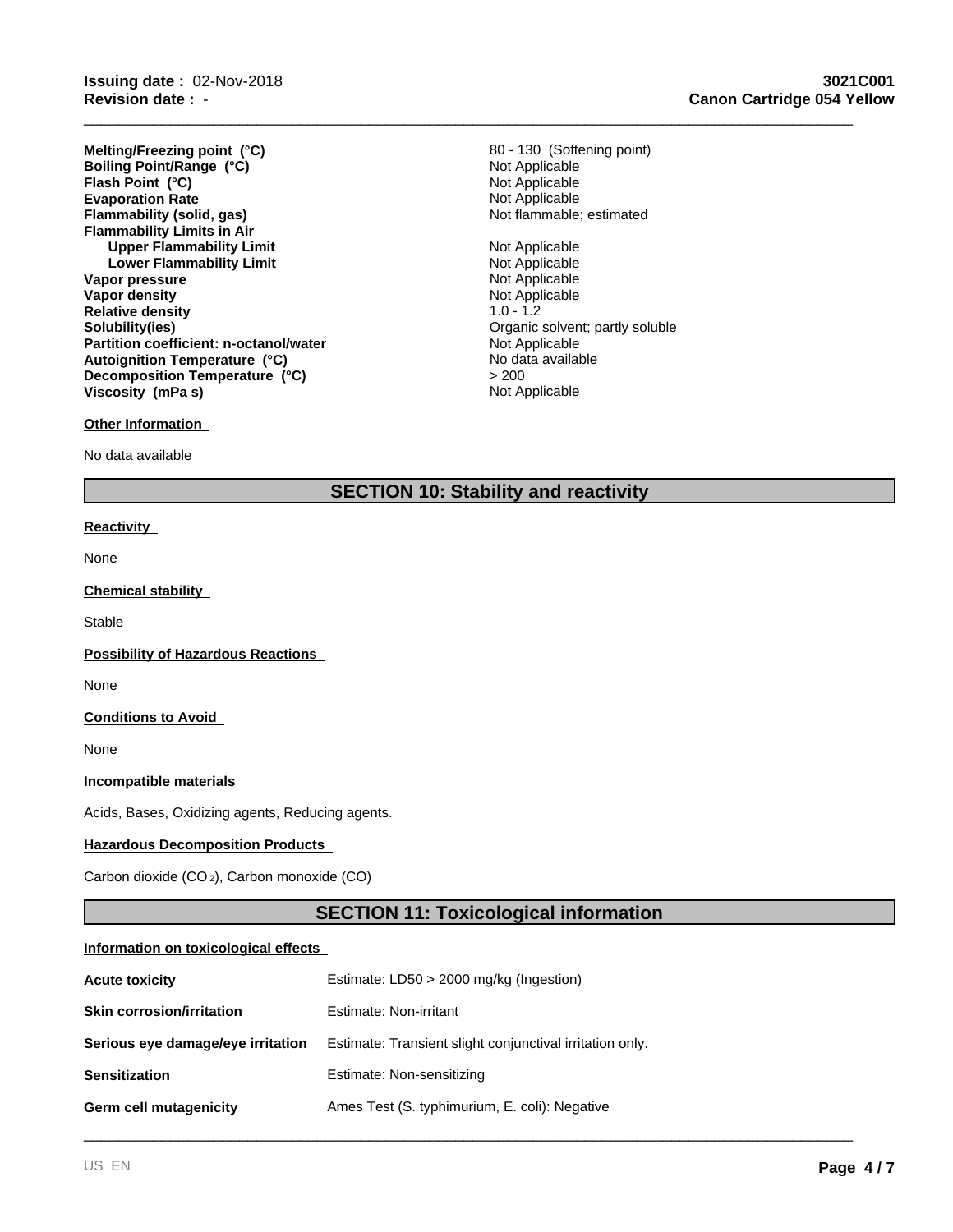| No data available<br><b>Reproductive Toxicity</b>                                                                                                                                                                                                                                                                                                                                                                                                                                                                                                                                                                                                                                            |  |
|----------------------------------------------------------------------------------------------------------------------------------------------------------------------------------------------------------------------------------------------------------------------------------------------------------------------------------------------------------------------------------------------------------------------------------------------------------------------------------------------------------------------------------------------------------------------------------------------------------------------------------------------------------------------------------------------|--|
| <b>STOT - single exposure</b><br>No data available                                                                                                                                                                                                                                                                                                                                                                                                                                                                                                                                                                                                                                           |  |
| Muhle et al. reported pulmonary response upon chronic inhalation exposure in rats to a<br><b>STOT - repeated exposure</b><br>toner enriched in respirable-sized particles compared to commercial toner. No pulmonary<br>change was found at 1 mg/m <sup>3</sup> which is most relevant to potential human exposure. A<br>minimal to mild degree of fibrosis was noted in 22% of the animals at 4 mg/m <sup>3</sup> , and a mild<br>to moderate degree of fibrosis was observed in 92% of the animals at 16 mg/m <sup>3</sup> .<br>These findings are attributed to "lung overloading", a generic response to excessive<br>amounts of any dust retained in the lung for a prolonged interval. |  |
| No data available<br><b>Aspiration hazard</b>                                                                                                                                                                                                                                                                                                                                                                                                                                                                                                                                                                                                                                                |  |
| No data available<br><b>Other Information</b>                                                                                                                                                                                                                                                                                                                                                                                                                                                                                                                                                                                                                                                |  |

\_\_\_\_\_\_\_\_\_\_\_\_\_\_\_\_\_\_\_\_\_\_\_\_\_\_\_\_\_\_\_\_\_\_\_\_\_\_\_\_\_\_\_\_\_\_\_\_\_\_\_\_\_\_\_\_\_\_\_\_\_\_\_\_\_\_\_\_\_\_\_\_\_\_\_\_\_\_\_\_\_\_\_\_\_\_\_\_\_

# **SECTION 12: Ecological information**

#### **Toxicity**

#### **Ecotoxicity effects**

Estimate: Fish, 96h LC50 > 100 mg/l Estimate: Crustaceans, 48h EC50 > 100 mg/l Estimate: Algae, ErC50(0-72h) > 100 mg/l

#### **Persistence and degradability**

No data available

**Bioaccumulative potential** 

No data available

#### **Mobility in soil**

No data available

#### **Other adverse effects**

No data available

# **SECTION 13: Disposal considerations**

#### **Waste treatment methods**

DO NOT put toner or a toner container into fire. Heated toner may cause severe burns. DO NOT dispose of a toner container in a plastic crusher. Use a facility with dust explosion prevention measures. Finely dispersed particles form explosive mixtures with air. Dispose of in accordance with local regulations.

| <b>SECTION 14: Transport information</b> |      |  |
|------------------------------------------|------|--|
| UN number                                | None |  |
| <b>UN Proper Shipping Name</b>           | None |  |
| <b>Transport Hazard Class</b>            | None |  |

\_\_\_\_\_\_\_\_\_\_\_\_\_\_\_\_\_\_\_\_\_\_\_\_\_\_\_\_\_\_\_\_\_\_\_\_\_\_\_\_\_\_\_\_\_\_\_\_\_\_\_\_\_\_\_\_\_\_\_\_\_\_\_\_\_\_\_\_\_\_\_\_\_\_\_\_\_\_\_\_\_\_\_\_\_\_\_\_\_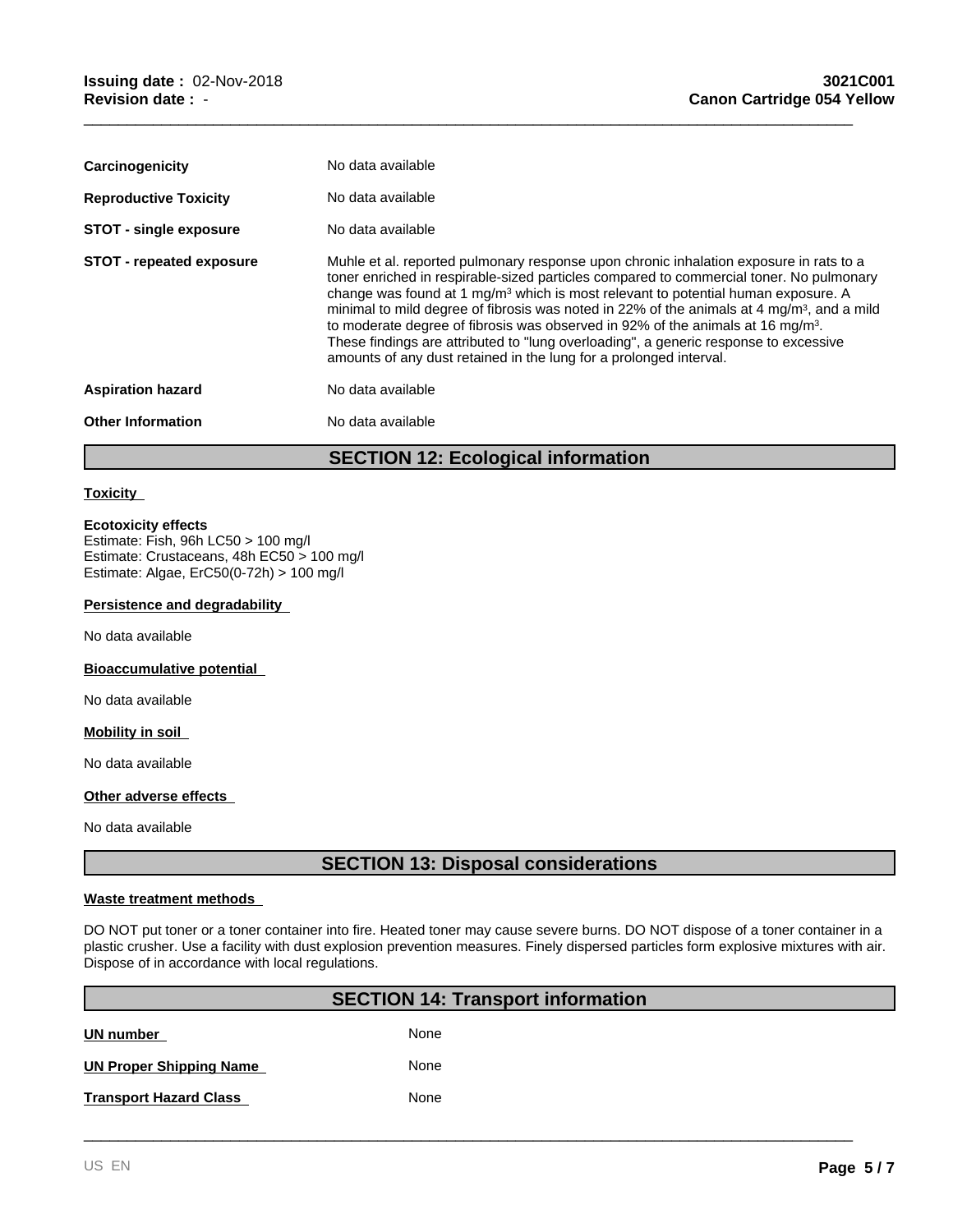**Packing Group** 

**Environmental Hazards** 

None

**Special Precautions for users** 

**Transport in bulk according to Annex II of**  Not Applicable

**MARPOL and the IBC Code** 

**SECTION 15: Regulatory information**

IATA: Not regulated

marine pollutant under IMDG Code.

\_\_\_\_\_\_\_\_\_\_\_\_\_\_\_\_\_\_\_\_\_\_\_\_\_\_\_\_\_\_\_\_\_\_\_\_\_\_\_\_\_\_\_\_\_\_\_\_\_\_\_\_\_\_\_\_\_\_\_\_\_\_\_\_\_\_\_\_\_\_\_\_\_\_\_\_\_\_\_\_\_\_\_\_\_\_\_\_\_

Not classified as environmentally hazardous under UN Model Regulations and

**Safety, health and environmental regulations specific for the product in question** 

**TSCA Sec. 4,5,6,7,8,12b** None **SARA Title III Sec. 313** None **California Proposition 65** None<br> **CEPA Sec. 81** None **CEPA Sec. 81** None (Manufactured Item)<br> **HPA (WHMIS)** None (Manufactured Article **Other Information** None

**None (Manufactured Article)** 

# **SECTION 16: Other information**

### **Key literature references and sources for data**

- U.S. Department of Labor, 29CFR Part 1910
- U.S. Environmental Protection Agency, 40CFR Part 372
- U.S. Environmental Protection Agency, 40CFR Part 700-799
- U.S. Consumer Product Safety Commission, 16CFR Part 1500
- ACGIH, Threshold Limit Values for Chemical Substances and Physical Agents and Biological Exposure Indices
- U.S. Department of Health and Human Services National Toxicology Program, Annual Report on Carcinogens
- World Health Organization International Agency for Research on Cancer, IARC Monographs on the Evaluation on the Carcinogenic Risk of Chemicals to Humans
- California EPA, Code of Regulations Title 27. Division 4. Chapter 1. Safe Drinking Water and Toxic Enforcement Act of 1986

\_\_\_\_\_\_\_\_\_\_\_\_\_\_\_\_\_\_\_\_\_\_\_\_\_\_\_\_\_\_\_\_\_\_\_\_\_\_\_\_\_\_\_\_\_\_\_\_\_\_\_\_\_\_\_\_\_\_\_\_\_\_\_\_\_\_\_\_\_\_\_\_\_\_\_\_\_\_\_\_\_\_\_\_\_\_\_\_\_

- Environment Canada, Canadian Environmental Protection Act, 1999
- Health Canada, Hazardous Products Act, and Controlled Products Regulations
- Canada Workplace Hazardous Materials Information System

#### **Key or legend to abbreviations and acronyms used in the safety data sheet**

- OSHA HCS: Occupational Safety and Health Act, Hazard Communication Standard (USA)
- FHSA: Federal Hazardous Substances Act
- OSHA PEL: PEL(Permissible Exposure Limit) under Occupational Safety and Health Administration (USA)
- ACGIH TLV: TLV(Threshold Limit Value) under American Conference of Governmental Industrial Hygienists
- TWA: Time Weighted Average
- STEL: Short Term Exposure Limit
- IARC: International Agency for Research on Cancer
- IATA: International Air Transport Association
- TSCA: Toxic Substances Control Act
- SARA Title III: SARA Title III of the Superfund Amendments and Reauthorization Act of 1986
- Proposition 65: Safe Drinking Water and Toxic Enforcement Act of 1986
- CEPA: Canadian Environmental Protection Act, 1999
- HPA: Hazardous Products Act
- WHMIS: Workplace Hazardous Materials Information System
- CBI: Confidential Business Information

| <b>Issuing date:</b>  | 02-Nov-2018 |
|-----------------------|-------------|
| <b>Revision date:</b> | ۰           |
| <b>Revision Note</b>  | None        |